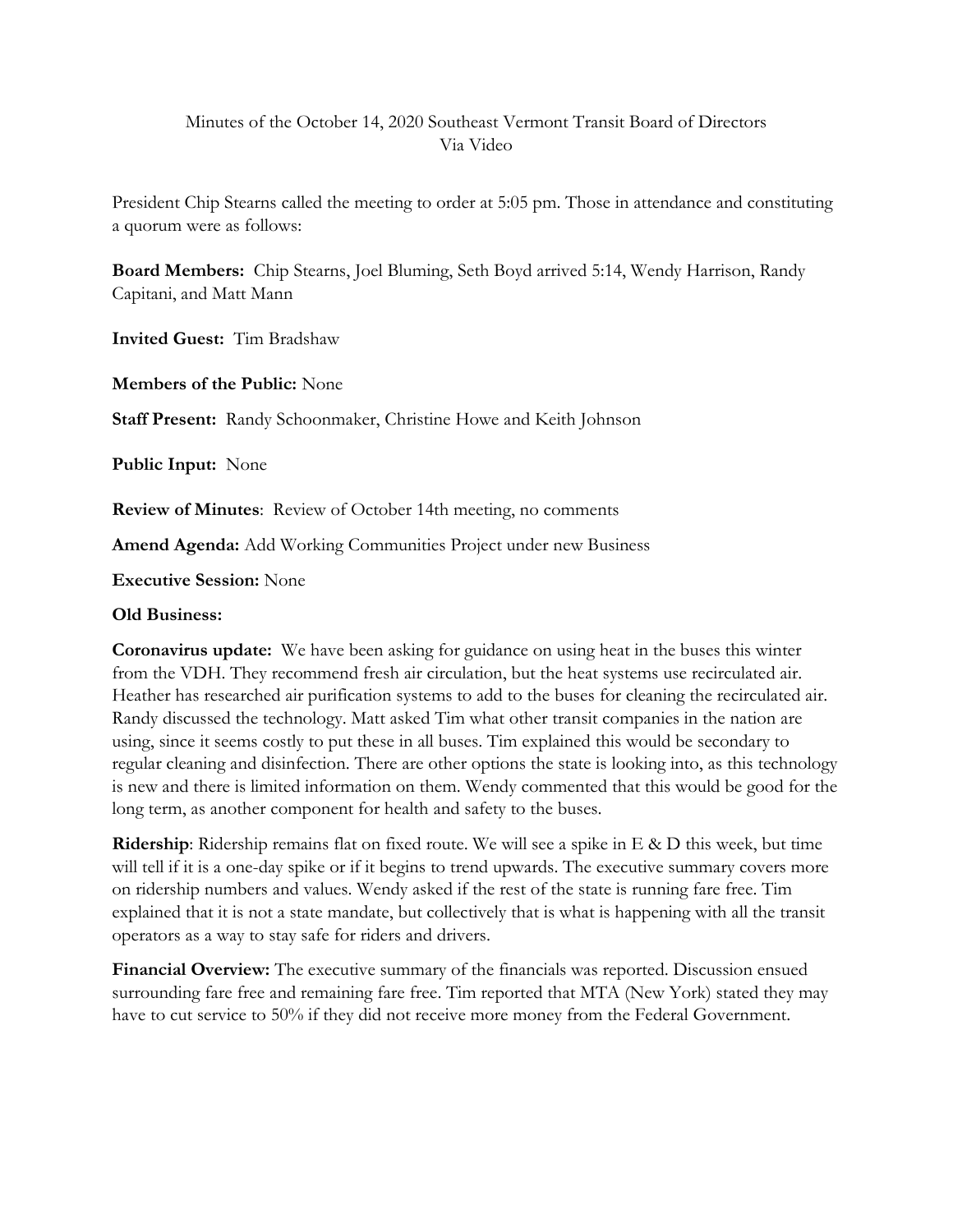## **Partner Updates:**

**Mount Snow**: Continuing to work on winter operations. There has been no negative public response for our service cuts this winter. Seth asked if condos found third party companies to cover shuttle service. Randy said we are in touch and if they do find third party shuttles we would work with them to allow space in the drop zone.

**Stratton**: Continue to speak with Seth and if/when Stratton is ready, we are ready.

 **Okemo:** Heard back from Okemo for the annual winter season contract.

**Fundraising:** Planet Fitness in Brattleboro will renew their message on the rear of the Brattleboro buses, and the rear and one side of the Wilmington buses have been sold. Sponsorships have fallen short due to COVID.

**Re-Branding**: Randy reviewed the rebranding grant and budget information. We are very deep into the program with the ad agency, with the web site, brochure etc. We did a photo shoot in Rockingham last week; we will do a winter photo shoot in Wilmington. FourNine is a good agency to work with. We feel we will come in on budget, even though there are variances within the original budget.

**NEMT:** The Medicaid Re-entry plan was discussed. Randy showed an updated version from last meeting, and explained it is updated weekly within the company. We have met with GMCN and are meeting with Marble Valley next week. We are reviewing their financials and then we will draft a Medicaid budget. We need to update the phone service and procure a new phone system in Rockingham to meet the Medicaid guidelines. We are going to revamp the office space in Rockingham to accommodate dispatch. Matt asked how the transition would happen. When the time comes, we would pick a hard date, on Sunday you would be a Medicaid client of GMCN and on Monday you would be a Medicaid client of SEVT. We will work closely with riders, vehicles, drivers, and volunteers from the other providers.

**Rockingham Addition:** We had one change order, and the updated budget is right on target. We may not spend the whole contingency amount which will free up funds for the bus wash. We signed the bus wash contract for a January install. We did not free up enough money for the bus drying system, so it will have to wait until another capital year. Pictures of the progress of the addition were shown. Tim asked if we wanted to have the bus dryer considered for the midyear capital, but that we would have to have the 20% match. Randy will let Tim know if we want to consider it.

#### **Route 30 Study:** There is no update

**Nominating Committee Update:** Wendy explained that we had a meeting and discussed how to proceed with the new guidelines. We are going to send the guidelines to Tim for his information. We expect the nominee to attend the next meeting, and then either be approved at the meeting or at least be aware of what the expectations are. We discussed the diversity or what we would like to see on the board. There was a discussion about having specific riders or community members invited to the board meetings for input. Matt and Wendy were to talk to the potential candidate and then invite him/her to the next board meeting.